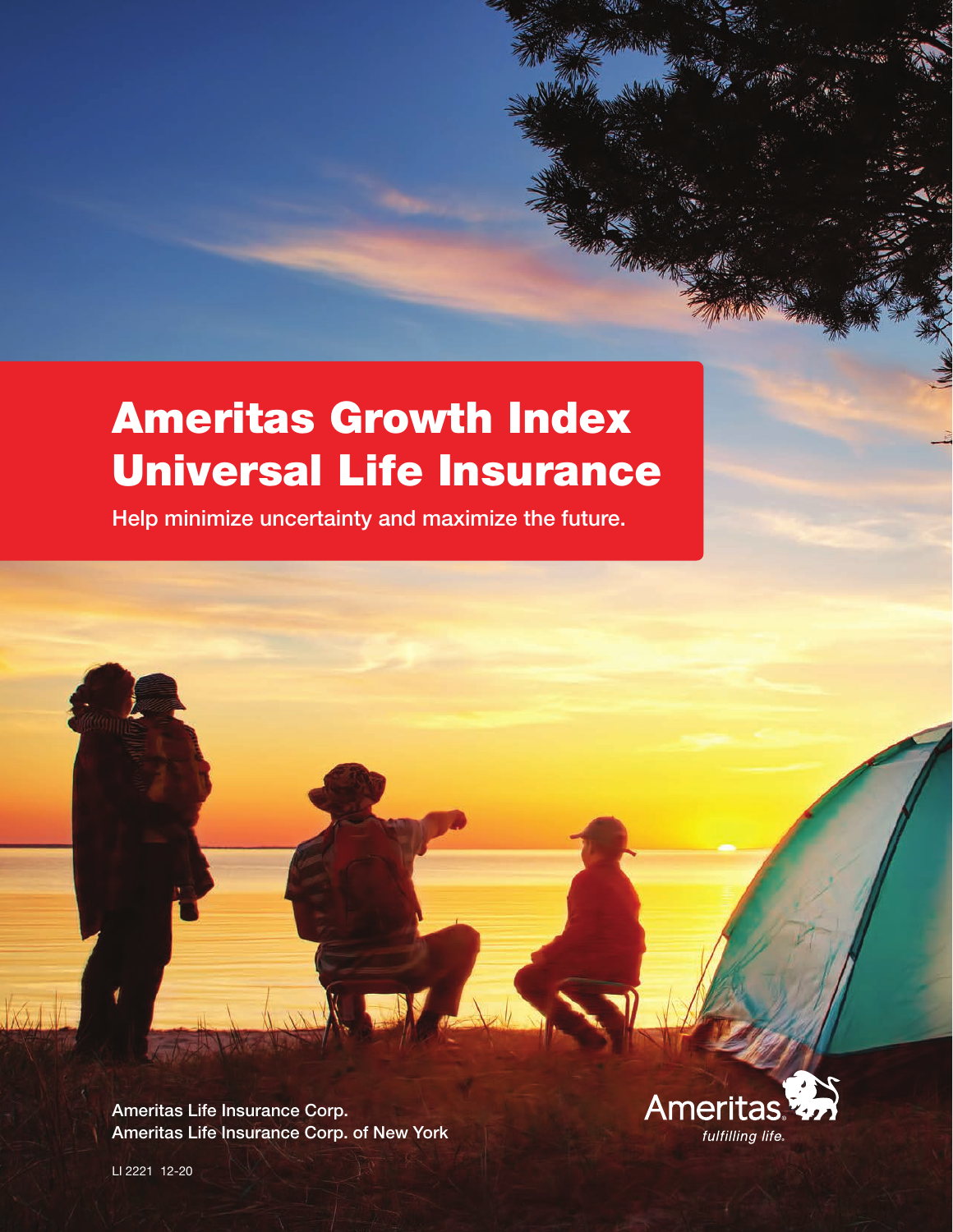

# Growth IUL provides

- Accumulation potential to provide financial resources, with an income option for a guaranteed stream of payments for life.
- Long-term financial protection for your personal or business beneficiaries.
- Living benefits to provide resources you can use while you're living.

# A different kind of life insurance

Ameritas Growth Index Universal Life Insurance is a different kind of life insurance. Not only does Growth IUL provide the money your loved ones may need if you die too soon, but it also grows cash value, provides resources if you become seriously ill and can provide a source of income you cannot outlive.

## Death benefit protection

If you die too soon, your policy can provide for your loved ones by helping replace your income and fund major milestones.

## Index-linked cash value accumulation

Using a method that captures the upside potential of market indexes while providing downside protection, your policy can accumulate cash value you can use however you want.

## Living benefits

Your policy has an accelerated death benefit rider that protects you and your family by providing a portion of your policy's available death benefit in the event of a critical, chronic or terminal illness.

### Income for life

As long as your policy meets certain IRS tax requirements regarding life insurance, it comes with a rider that can provide a monthly cash flow for the life of the insured if certain conditions are met. It's a source of money you can't outlive.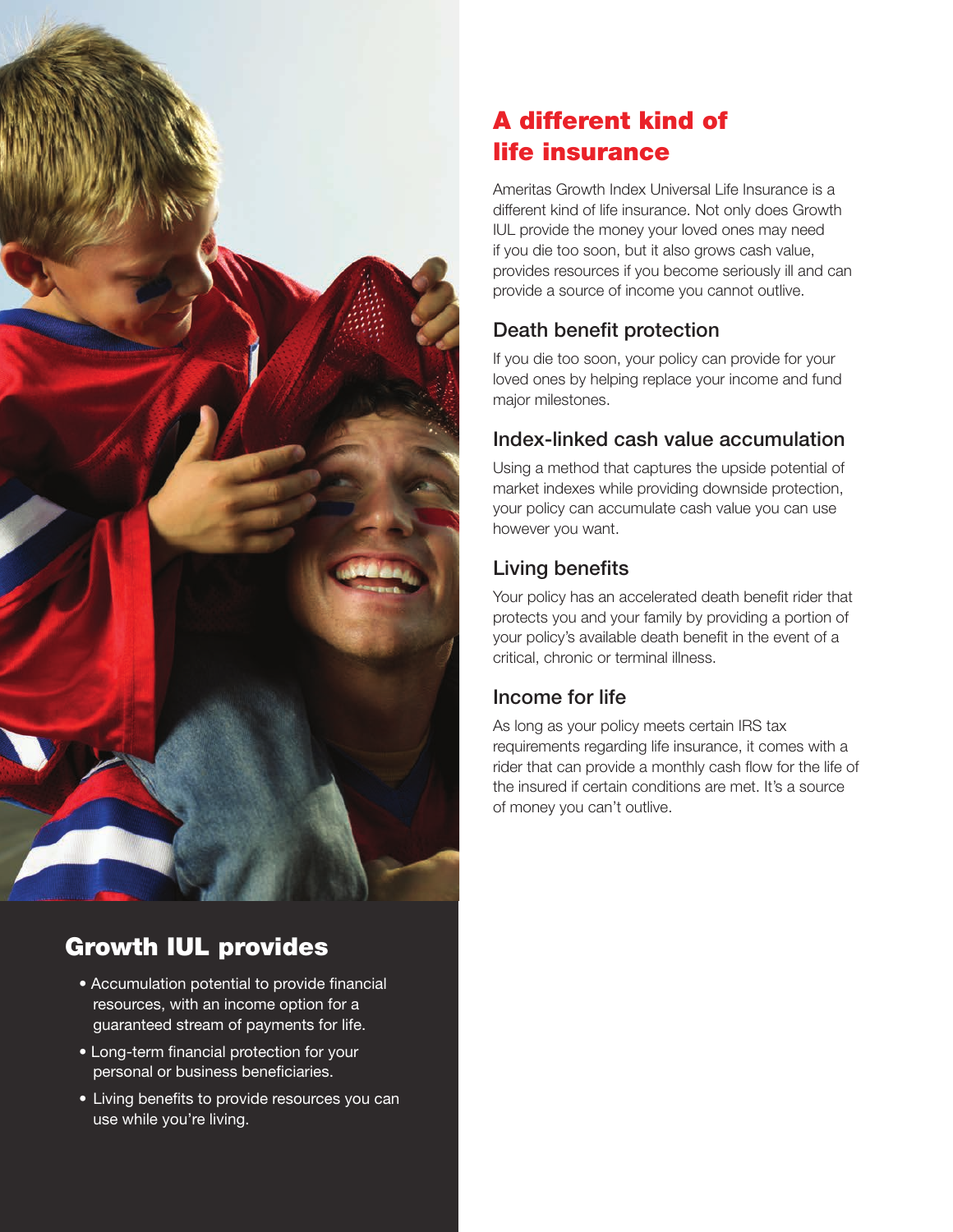

## Protect what matters most

The death benefit of Growth IUL can provide a key resource for your beneficiaries if you die prematurely. It can help your family avoid making major changes, like selling the family home, switching schools or changing their lifestyle.

#### Tax advantage

Your policy's death benefit is paid in cash, and typically your beneficiaries won't owe income taxes on the money they receive. This valuable tax advantage is only available on life insurance.

#### Flexible premium payments

Within certain guidelines, you can choose when and how you pay your premiums. You can pay more when you want to increase your policy's cash value or less when money is tight. Your policy may build enough cash value to provide greater premium flexibility.



Secure your family's financial future. Buy life insurance to protect the ones you love.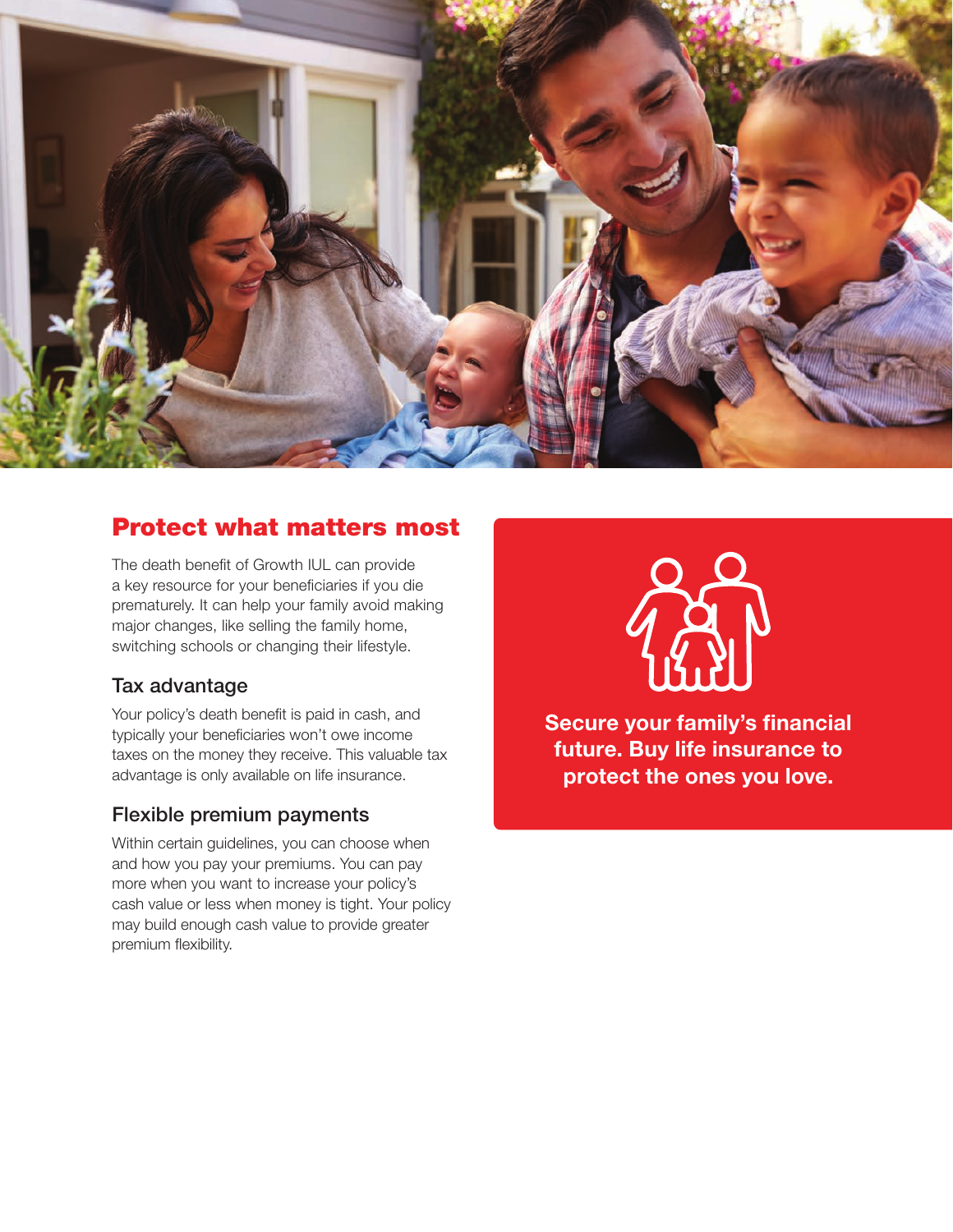

## Upside potential

Your Growth IUL policy can build cash value over time to help you be ready for life's challenges and opportunities. The cash value accumulation is linked, in part, to the performance of any combination of the following external indexes:

- S&P 500<sup>®</sup> Index: generally regarded as the benchmark for broad U.S. stock market performance; tracks the value of the 500 most widely held large-cap U.S. stocks.\*
- Russell 2000<sup>®</sup> Index: generally regarded as the benchmark for U.S. small-cap funds; tracks the value of the 2,000 smallest companies listed on the Russell 3000 Index.\*
- MSCI EAFE<sup>®</sup> Index: recognized as the benchmark in the United States to measure international equity performance; comprises the MSCI country indices representing developed markets outside of North America, including Europe, Australasia and the Far East.\*
- BNP Paribas Momentum Multi-Asset 5 Index (Not available in New York): designed to produce steady, positive performance via diversification; daily dynamic allocation and daily risk control; asset classes range from developed and emerging equity/bond markets to real estate and gold.\*

\* The index options are not securities; you are not investing in stocks or an index itself. Therefore, credited interest rates do not include dividends paid by companies in the indexes.

#### Fixed account

You also have the option to allocate all or part of your cash value to a fixed account, which offers an interest rate that reflects current economic conditions and is guaranteed never to be less than 2%. Guarantees are based on the claims paying ability of the issuing insurance company.

#### No restrictions

Unlike some financial products that limit when you can access your product's account value or try to tell you how you can spend it, you can use your Growth IUL cash value when you want and for what you want.

#### Why own life insurance?

When asked why they own life insurance, over half of the owners say to help save for retirement.

Source: 2020 Insurance Barometer Study, LIMRA

Loans and withdrawals will reduce the policy's death benefit and available cash value. Excessive loans or withdrawals may cause the policy to lapse. Unpaid loans are treated as a distribution for tax purposes and may result in taxable income.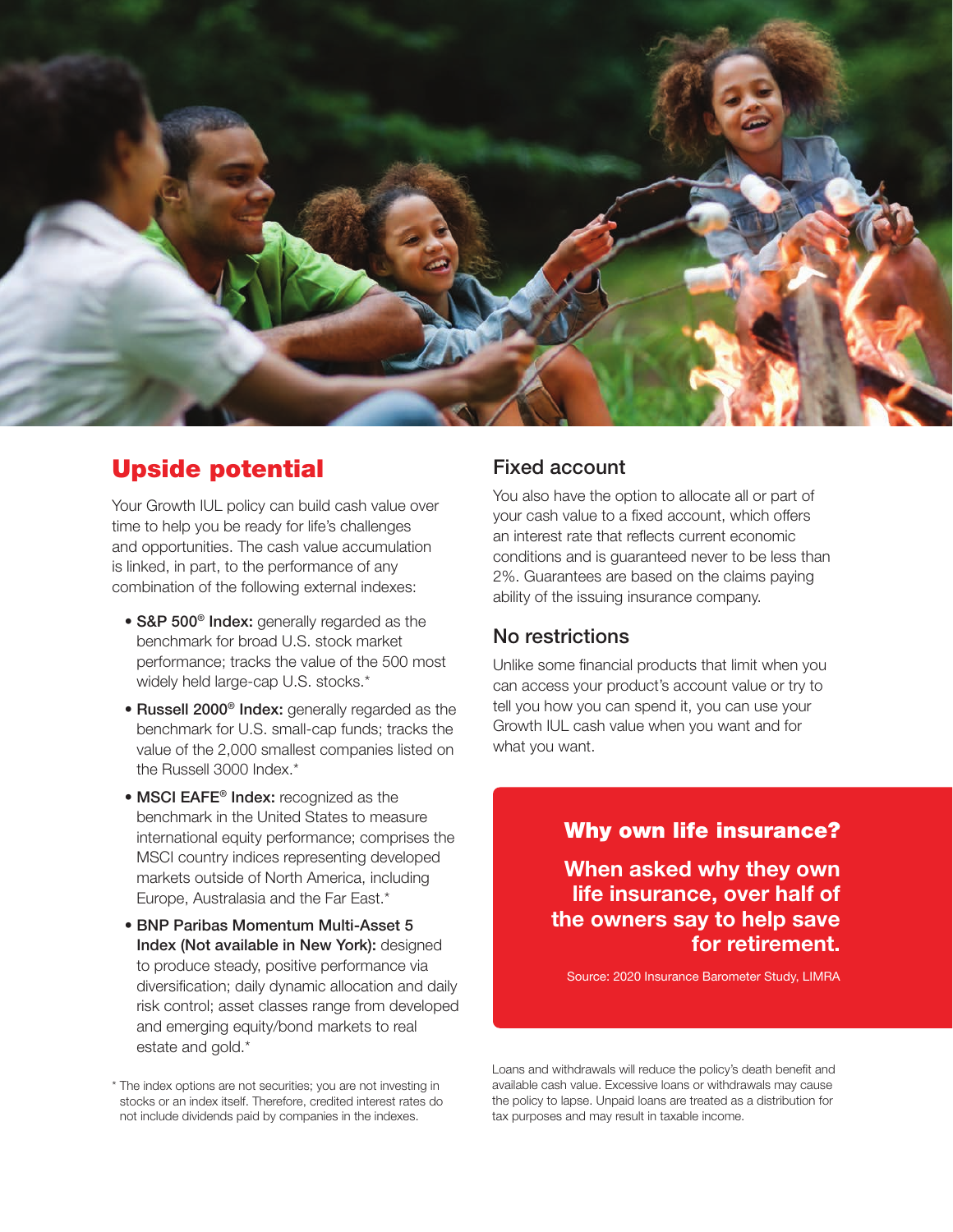# Downside protection

With an index universal life policy like Growth IUL, you're not investing in equities, so you are protected from market losses.

#### Index floor rate

Your policy has an index floor rate, which means your policy's account value will not decrease due to negative index performance. However, policy expenses will reduce the value.

#### Lookback guarantee benefit\*

In addition to being protected from losses by the index floor, your policy's account value is protected from poorly performing indexes by the lookback guarantee benefit. Anytime a product has index linked returns, results can be fairly unpredictable in the short term. To help reduce some of that variability, Growth IUL guarantees index credits earned over the first 10 years will average at least 4%. Regardless of the equity market performance, you now have certainty that you will realize meaningful returns over the first 10 years of your policy. Returns that are well in excess of the 0% floor so common in the IUL market today.

\*Lookback guarantee benefit is not available in New York.

# Using your account value

The most common way to access the cash value of your policy is through loans.

#### Policy loan

Generally, a standard loan is charged a low interest rate, but other loan options may be available, including an option that may allow you to earn interest as if no loan had been taken. Your loan doesn't need lender approval and has no impact on your credit report.

#### Tax advantage

The money you receive from a policy loan will not be subject to income tax as long as the policy remains in force and meets certain IRS requirements. The tax treatment of cash value loans is a powerful option to have at retirement, especially when you compare it to what might be lost to taxes on other retirement savings.

## It's up to you

You can withdraw cash value or borrow against the policy for any reason. You can use the funds to help pay for:

- Supplementing retirement income.
- Starting a business.
- Paying for college or a wedding.
- Covering emergency or business expenses.
- Purchasing a vacation home or taking a vacation.
- Making home improvements.

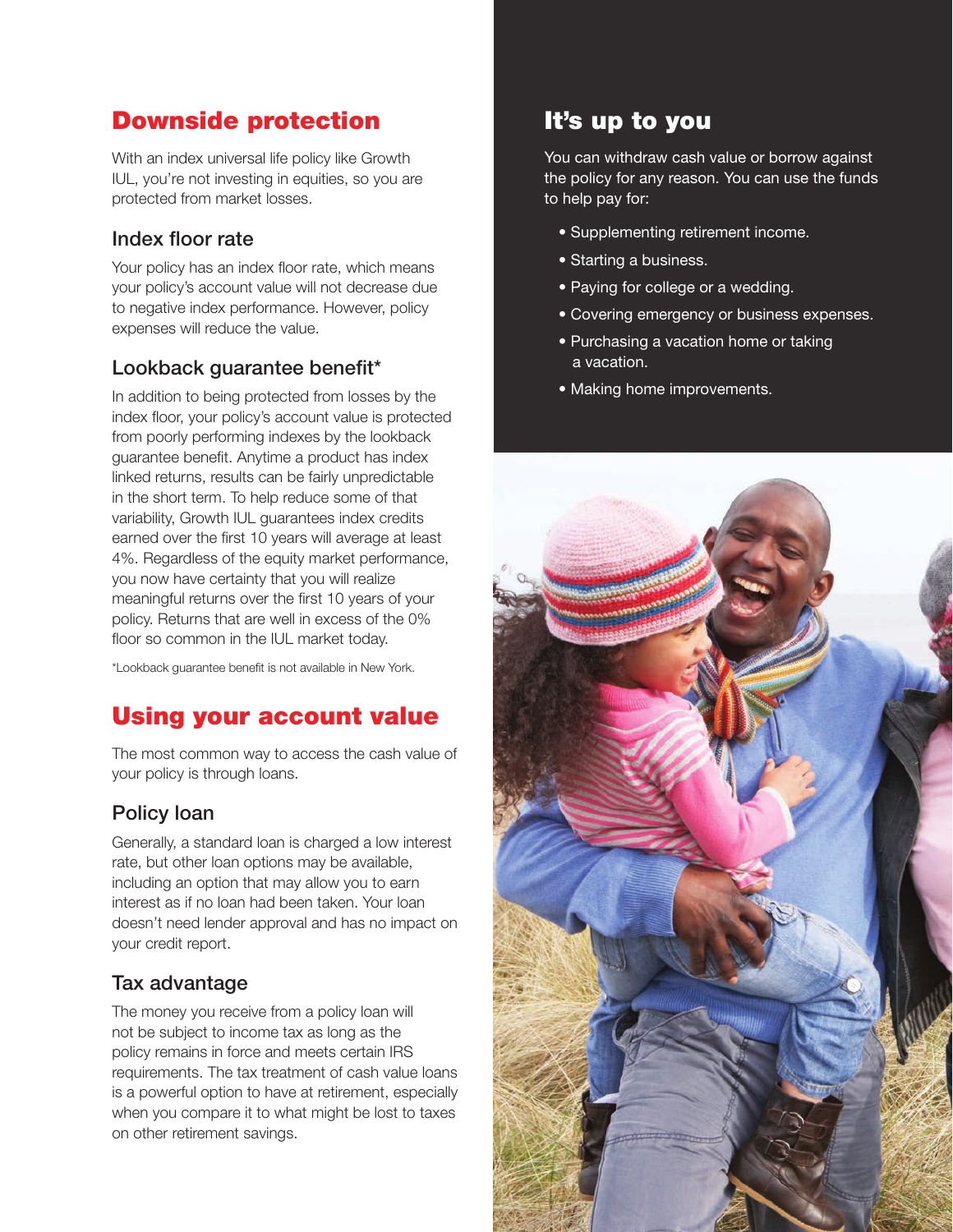# Additional protection

We know your life insurance needs are as unique as you are, so you can customize your policy by adding extra features, called riders, to help meet your current and future life insurance needs. These riders allow you to:

- Provide life insurance for your children now and in the future.
- Provide additional money to your beneficiaries if your death is accidental.
- Purchase additional insurance at certain ages or life events — without additional underwriting.
- Keep your policy in force or pay your policy's premiums if you become disabled.

#### Lifetime income

In addition to loans and withdrawals, you also have an innovative option called the Lifetime Income Rider, which allows you to use your policy to produce a guaranteed stream of lifetime income. This rider is automatically included in your policy if you select the guideline premium test to satisfy IRS requirements. For policies using the cash value accumulation test, this rider is not available.

With the Lifetime Income Rider, your cash value can be used to produce a guaranteed stream of income you cannot outlive.

The amount you'll receive depends on the account value of your policy and whether you choose to receive a level, increasing or potentially increasing amount. This hypothetical example illustrates the level cash flow a 66-year-old woman would receive assuming the premiums and account value shown below.

| <b>Total Premiums</b>                    | \$180,000 |
|------------------------------------------|-----------|
| (\$6,000/yr age 36-65)                   |           |
| Account Value at Age 66                  | \$509,931 |
| <b>Annual Guaranteed Lifetime Income</b> | \$31,820  |

Please note, certain conditions must be met to activate the rider. These include the insured's age must be 50 - 85, the insured must not be receiving benefits from other riders, and the policy must be at least 10 years old.

# Living benefits

There are many unexpected events besides death that, if not properly prepared for, could cripple a family's finances in a hurry. So, in the event of a critical, chronic or terminal illness, your policy has the Care4Life Rider, which is an accelerated death benefit rider that will protect you and your family by providing a portion of your policy's available death benefit.



#### More than 6 in 10 people have one or more chronic diseases.

Source: Partnership to Fight Chronic Disease, October 2019

#### What about Medicare?

Medicare pays for skilled services or rehabilitative care in a nursing home.



On average, Medicare pays for a stay of 22 days.

Medicare does not pay for non-skilled assistance with activities of daily living (ADL), which make up the majority of long-term care services. Medicaid does pay for more services, however, there are income and state eligibility requirements to qualify.

Source: Longtermcare.gov, U.S. Department of Health and Human Services (accessed May 2020)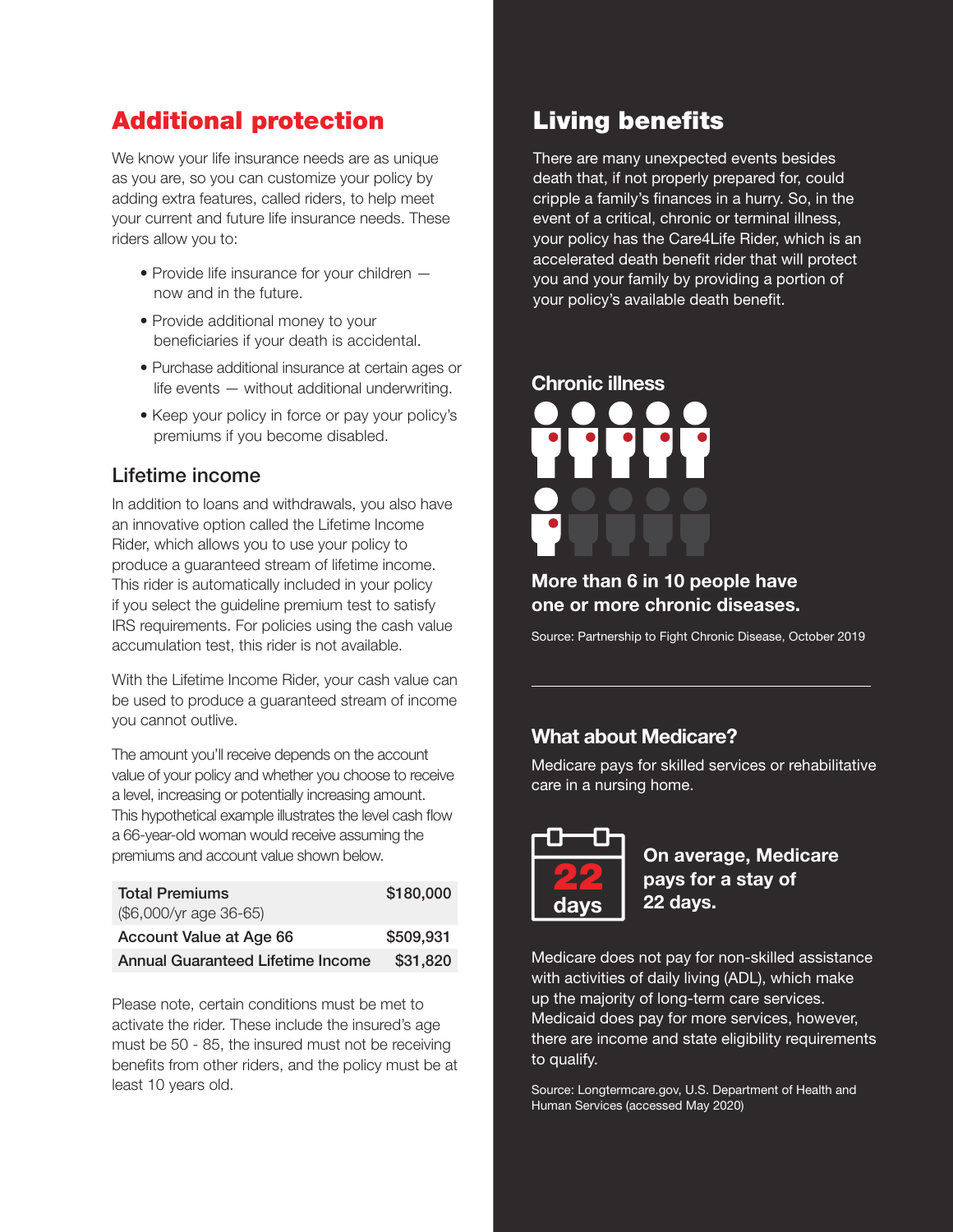#### Care4Life Accelerated Death Benefit\*

This money from the Care4Life Rider can be used for any purpose. The amount you receive is based on whether you are diagnosed with a critical, chronic or terminal illness and the specified amount of your policy. Upon activating this living benefit, you will know exactly how much of your policy's death benefit you will receive. Your life expectancy does not play a role in determining how much of your policy's death benefit you can receive.

| <b>Qualifying Event</b>                                                                                                                                                                                                                                                                                                                                                                             | <b>Benefit</b>                                                                               |
|-----------------------------------------------------------------------------------------------------------------------------------------------------------------------------------------------------------------------------------------------------------------------------------------------------------------------------------------------------------------------------------------------------|----------------------------------------------------------------------------------------------|
| <b>Critical Illness*</b> – invasive life-threatening cancer,<br>stroke, major heart attack, end-stage renal failure,<br>major organ transplant, amyotrophic lateral sclerosis<br>(ALS), blindness due to diabetes, paralysis of two<br>or more limbs, major burns, coma, aplastic anemia,<br>benign brain tumor, aortic aneurysm, heart valve<br>replacement, coronary artery bypass graft surgery. | Up to 25% of specified amount with a maximum<br>of \$250,000.<br>Paid as a one-time payment. |
|                                                                                                                                                                                                                                                                                                                                                                                                     |                                                                                              |
|                                                                                                                                                                                                                                                                                                                                                                                                     |                                                                                              |
| <b>Chronic Illness</b> – inability to perform two of the<br>six activities of daily living (dressing, toileting,<br>transferring, continence, eating, bathing) or<br>diagnosis of severe cognitive impairment.                                                                                                                                                                                      | Up to 50% of specified amount with a maximum<br>of \$1 million.                              |
|                                                                                                                                                                                                                                                                                                                                                                                                     | Paid in annual payments up to HIPAA limits.                                                  |
|                                                                                                                                                                                                                                                                                                                                                                                                     |                                                                                              |
| <b>Terminal Illness</b> – life expectancy is 12 months<br>or less.                                                                                                                                                                                                                                                                                                                                  | Up to 75% of specified amount with a maximum<br>of \$1 million.                              |
|                                                                                                                                                                                                                                                                                                                                                                                                     | Paid as a one-time payment.                                                                  |

There is no charge for this valuable rider. However, if you do receive an accelerated death benefit, you will be charged a one-time administrative fee and be required to continue to pay the minimum premium necessary to keep the base policy and any attached riders in force.

#### Remaining death benefit

Once a living benefit claim is taken, the policy death benefit is reduced by the amount of the death benefit that is paid to you plus accrued interest. However, the policy's death benefit is guaranteed not to fall below 10% of the specified amount when the first acceleration began (not available in New York).

\* In New York and California, the CareLife benefits are offered through three independent riders – Critical Illness, Chronic Illness and Terminal Illness and vary for the Critical Illness Rider:

New York – the Critical Illness Rider qualifying events are limited to open heart surgery, angioplasty or myocardial infarction, life threatening cancer, stroke, major transplant or end-stage renal failure.

California – the Critical Illness Rider is only available to insureds age 64 or younger who have comprehensive health benefits from a health insurance policy, HMO or employer plan and the invasive life threatening cancer is replaced by invasive/metastatic cancer.